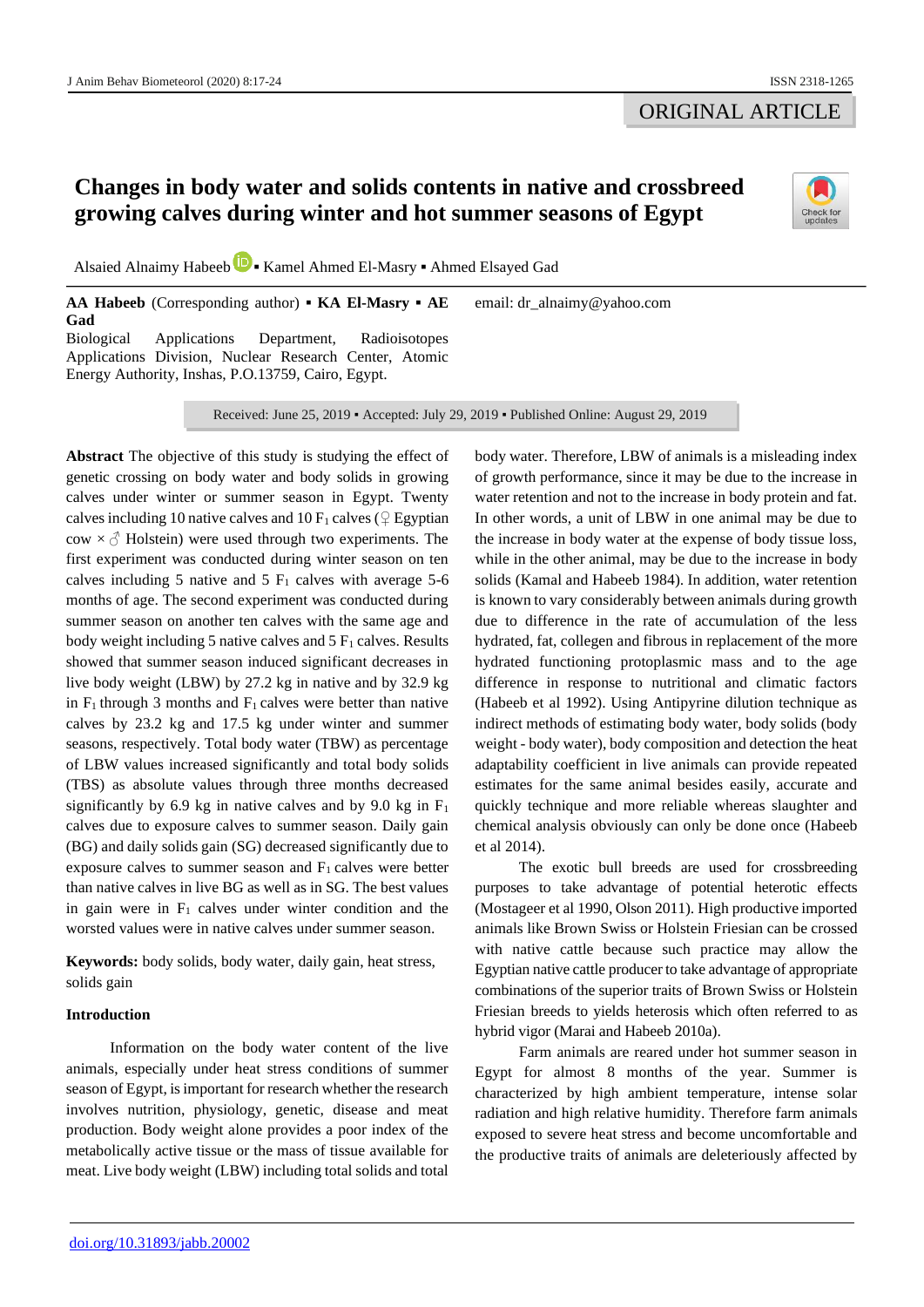the disturbance in the normal water balance (Habeeb et al 1992).

Little information is available on body water and body solids in each of native cattle calves and F1 calves produced from crossing between  $\Diamond$  Holstein and  $\Diamond$  Native cattle. Effect of genetic crossing on body water and body solids contents in growing calves under winter and summer seasons is the objective of this study.

#### **Materials and Methods**

#### *Location and ethics*

The experimental wok was carried out in bovine farm project, Experimental Farms Project, Biological Application Department, Radioisotopes Applications Division, Nuclear Research Centre, Atomic Energy Authority, Inshas, Cairo, Egypt (latitude 31º 12' N to 22 º 2' N, longitude 25 º 53' E to 35º 53' E) during the year of 2017.

Experimental animals were cared using husbandry guidelines derived from Egyptian Atomic Energy Authority standard operating procedures. This work was reviewed and approved by the Animal Care and Welfare Committee of Egyptian Atomic Energy Authority. These ethics contain relevant information on the Endeavour to reduce animal suffering and adherence to best practices in veterinary care according to the International Council for Laboratory Animal Science guidelines.

#### *Animals and feeding*

The study was carried out on twenty calves after weaning with average 5-6 months of age and average live body weight of 140 kg including 10 Egyptian bovine calves and 10 F<sub>1</sub> calves ( $\mathcal{Q}$  Egyptian cows x  $\mathcal{A}$  Holstein) were used. Animals were fed the ration consisted of concentrate feed mixture (CFM) and rice straw (RS). The ingredients of the CFM and chemical composition of the feed stuffs used in the feeding of the calves are shown in Table 1.

**Table 1** Ingredients of the concentrate feed mixture and chemical composition of the feed stuffs used in the feeding of the calves during the experimental period.

| Items                                                                   | Concentrate feed mixture | Rice straw |  |  |  |
|-------------------------------------------------------------------------|--------------------------|------------|--|--|--|
| Ingredients of the concentrate (%):                                     |                          |            |  |  |  |
| Crushed yellow maize %                                                  | 40.00                    |            |  |  |  |
| Wheat bran %                                                            | 25.50                    |            |  |  |  |
| Soybean meal %                                                          | 7.00                     |            |  |  |  |
| Undecorticated cotton seed meal                                         | 25.00                    |            |  |  |  |
| Dicalcium phosphate %                                                   | 1.00                     |            |  |  |  |
| Sodium chloride %                                                       | 1.00                     |            |  |  |  |
| Mineral mixture %*                                                      | 0.50                     |            |  |  |  |
| Vitamin AD <sub>3</sub> E %                                             | 0.50                     |            |  |  |  |
| Analysis of chemical composition of the feed stuffs (on DM basis)**, %: |                          |            |  |  |  |
| Dry matter                                                              | 89.81                    | 92.30      |  |  |  |
| Organic matter                                                          | 94.00                    | 83.52      |  |  |  |
| Crude protein                                                           | 15.68                    | 3.20       |  |  |  |
| Crude fiber                                                             | 8.50                     | 32.70      |  |  |  |
| Ether extract                                                           | 2.67                     | 1.80       |  |  |  |
| Nitrogen-free extract                                                   | 67.15                    | 44.60      |  |  |  |
| Ash                                                                     | 6.00                     | 17.70      |  |  |  |
| Calculated Nutritive values of the feed stuffs:                         |                          |            |  |  |  |
| Net energy (MJ/kg DM)                                                   | 4.00                     | 1.60       |  |  |  |
| Total digestible nutrients (%)                                          | 60.82                    | 30.00      |  |  |  |
| Digestible crude protein (g/kg DM)                                      | 115.0                    | 0.00       |  |  |  |
| Starch equivalent                                                       | 0.50                     | 0.20       |  |  |  |

\* Vitamin and Mineral premix each 2.5 kg consists of: Vit A 12000, 000 IU; Vit D<sub>3</sub>, 2000, 000 IU; Vit. E. 10g; Vit k<sub>3</sub> 2 g; Vit B<sub>1</sub>, 1000 mg ; Vit B<sub>2</sub>, 49g ; Vit B<sub>6</sub>, 105 g; Vit B<sub>12</sub>, 10 mg; Pantothenic acid, 10 g; Niacin, 20 g, Folic acid, 1000 mg ; Biotin, 50 g; Choline Chloride, 500 mg, Fe, 30 g; Mn, 40 g; Cu, 3 g; Co, 200 mg; Si, 100 mg and Zn , 45 g.

\*\* According to AOAC (1990).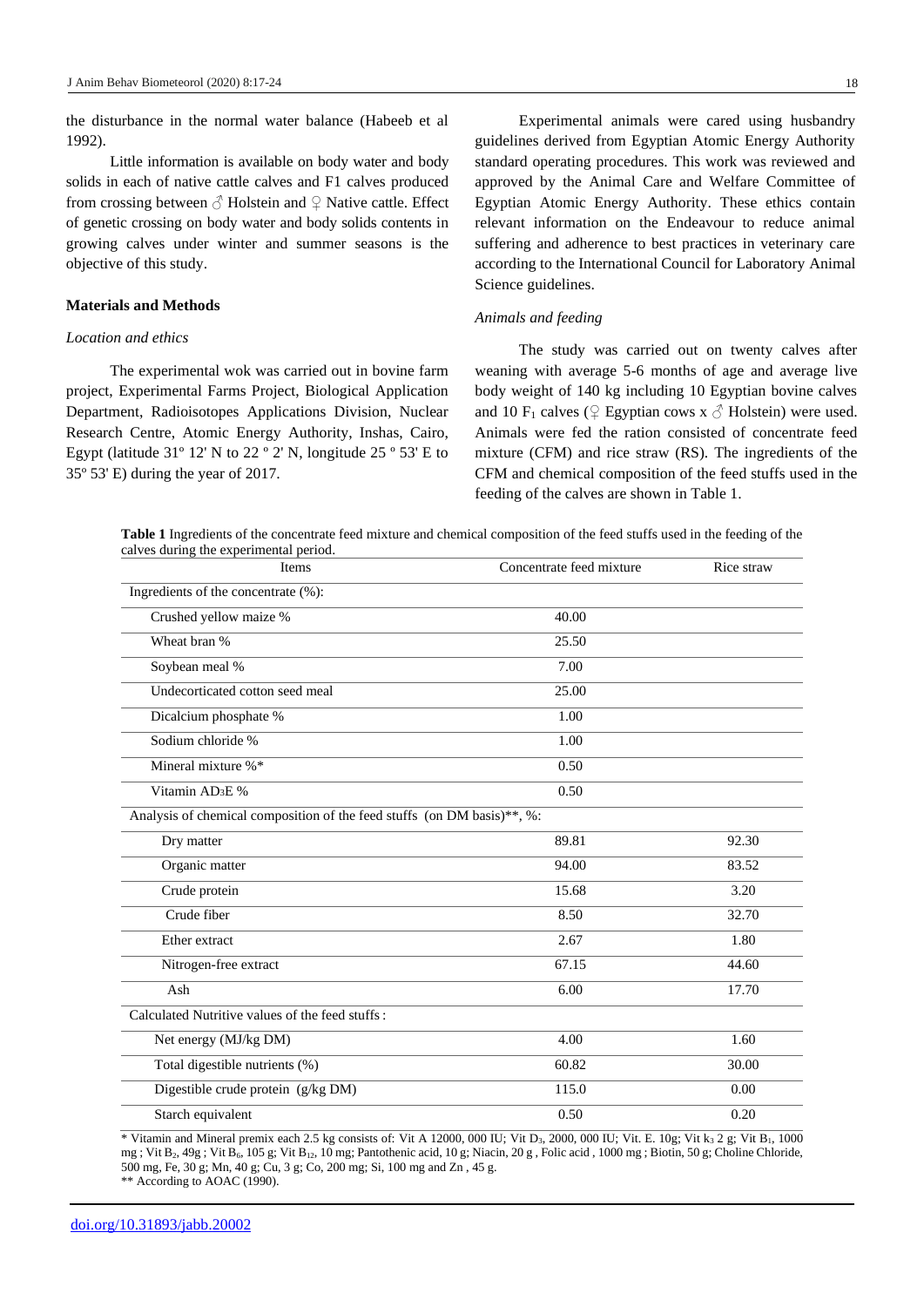#### *Experimental design and environmental conditions*

Twenty healthy calves after weaning including 10 native calves and 10 F<sub>1</sub> calves ( $\frac{1}{2}$  Egyptian cow x  $\delta$  Holstein) were used in two experiments. The 1<sup>st</sup> experiment was conducted during winter season on ten calves including 5 native calves and  $5 \mathrm{F}_1$  calves with average 5-6 months of age and average live body weight of 140 kg. The 1<sup>st</sup> experiment lasted three months during winter season 2017, since the

ambient temperature (AT) and relative humidity (RH %) values were 20.0±0.76 °C and 69.9±0.30%, respectively. The 2<sup>nd</sup> experiment was on another ten calves with the same age and body weight including 5 native calves and  $5 F<sub>1</sub>$  calves. The 2 nd experiment lasted three months conducted during summer season 2017, since the ambient temperature (AT) and RH% were  $37.4\pm0.32^{\circ}$ C and  $50.2\pm0.73$ %, respectively (Table 2).

**Table 2** Monthly averages of ambient temperature (AT, °C), relative humidity (RH %) and temperature humidity index (THI) values at midday during the two experiments.

| Two              | Experimental | Ambient temperature | Relative humidity | Temperature humidity |
|------------------|--------------|---------------------|-------------------|----------------------|
| experiments      | months       | (AT, °C)            | (RH, %)           | index $(THI)^*$      |
|                  | January      | $19.5 \pm 0.29$     | $69.5 + 1.5$      | 65.57                |
| $1st$ experiment | February     | $19.0 \pm 0.41$     | $69.8 \pm 2.1$    | 64.84                |
| (Winter)         | March        | $21.5 \pm 0.29$     | $70.5 \pm 2.2$    | 68.64                |
|                  | Overall      | $20.0+0.76$         | $69.9 + 0.30$     | 66.35                |
|                  | June         | $36.8 + 1.4$        | $51.5+0.44$       | 87.51                |
| $2nd$ experiment | July         | $37.5 + 1.8$        | $50.0 \pm 0.58$   | 88.09                |
| (Summer)         | August       | $37.9 \pm 1.5$      | $49.0 \pm 0.48$   | 88.36                |
|                  | Overall      | $37.4 \pm 0.32$     | $50.2 \pm 0.73$   | 87.99                |

Each value from air temperature and relative humidity was the average of 4 numbers recorded weekly at 13:00.

The THI was calculated as following THI=  $(1.8*AT +$ 32) –  $[(0.55 - 0.0055*RH) \times (1.8*AT - 26)]$ , where AT = air temperature ( $\circ$ C), and RH = relative humidity (%) according to Kendall and Webster (2009) who reported that THI thresholds for heat stress in cattle as following: comfort (THI  $<$  68), mild discomfort (68  $<$  THI  $<$  72), discomfort (72  $<$  THI < 75), alert (75 < THI < 79), danger (79 < THI < 84), and emergency (THI  $> 84$ ). THI values indicate that absence of heat stress (comfort) during winter and very severe heat stress (emergency) during summer seasons of Egypt.

#### *Estimation of gain*

The animals were weighed monthly to the nearest 1 kg before the morning feed. Each calf was weighted monthly during each of winter and summer seasons to obtain live body weight (LBW). Daily body weight gain values were estimated by dividing total live body weight gain (kg) during each season (final LBW-initial LBW) by 90 days.

#### *Animal housing and management*

The experimental calves were left loose day and night during both winter and summer seasons in one separate soilfloored yard  $(20\times40 \text{ m})$  surrounded with wire fence  $(1.5 \text{ m})$ height). One-third of the surface area of the yard was covered with concrete shading roof in the middle (3.5 m height) with natural ventilation. The yard was provided also with troughs and source of tab fresh drinking water to be available automatically at all time to the animals.

#### *Estimation of total body water (TBW) using Antipyrine (ANP)*

Each animal was injected in the left jugular vein with antypyrine (ANP) at the rate of 1g per 100 kg live weight in both the beginning and the end of winter and summer seasons to determined total body water (TBW) according to Habeeb (2019). After 1 hour from injection of ANP to be distributed in all animal body, blood samples were withdrawn from write jugular vein for TBW and consequently total body solids (TBS) by subtracting TBW from live body weight. Solids body weight gain was estimated by dividing TBS (kg) by 90 days. Chemical reagents required for ANP estimation are zinc reagent solution (10%), sodium hydroxide (0.75N), sodium nitrite  $(0.2\%)$  and  $H_2SO_4$  acid with different normality (6N, 4N and 0.07N). Precipitation of plasma proteins in plasma samples was carried out using zinc sulphate and centrifuged at the rate of 2000 rpm for 20 minutes. ANP concentration in supernatant was estimated by computerized spectrophotometer at 350 UV. TBW, ml in animals was determined by dividing concentration of ANP injected  $(\mu)$  / concentration of ANP in plasma sample  $(\mu/m)$ .

To determine percentage of heterosis, divide the amount of heterosis by the native average; then multiply by 100%; this yields a heterosis value for the  $F_1$  calves (Olson 2011).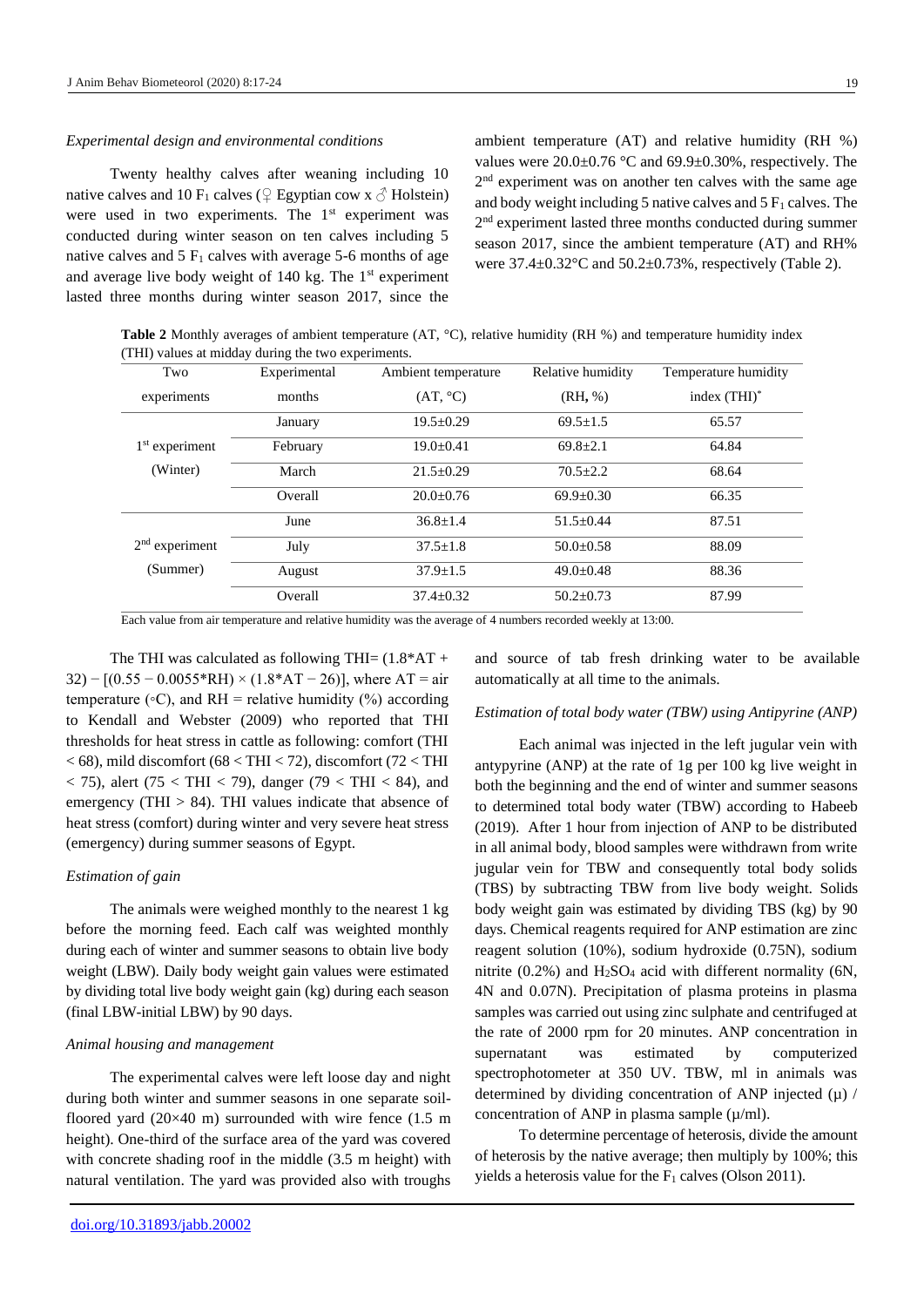#### *Statistical analysis*

Data were statistically analyzed by two-way analysis of variance using the General Linear Model Procedure of the SAS software (SAS 2002). The model used is: Yij =  $\mu$  + S<sub>i</sub> +  $T_i + (ST)_{ii} + e_{iik}$  where:  $\mu$  = the overall mean;  $S_i$  = the fixed effect of season (1 = winter and 2 = summer);  $T_i$  = the fixed effect of type of calves (1 = native and 2 = F<sub>1</sub>); (ST)<sub>ij</sub>= the interaction between the season and type of calves and  $e_{ijk}$  = random error. Significance of the difference in the results was verified by Duncan's new multiple ranges test (Duncan 1955). The percentage change due to summer heat stress (HS) as compared to mild climate of winter season (MC) was calculated as (MC- HS) x100/MC. The percentage change due

to crossing  $(C)$  in  $F_1$  as compared to native  $(N)$  was calculated as (C- N) x100 / N.

### **Results**

## *Changes due to heat stress of summer season on LBW, TBW% and TBS*

LBW of native calves increased by 52.7 during winter and 25.5 kg during summer seasons, indicating that heat stress conditions induced a significant decrease in LBW of native calves in 90 days by 27.2 kg  $(51.4\%)$ . In F<sub>1</sub> calves, LBW through 3 months increased 75.9 during winter and 43.0 kg during summer seasons as shown in Table (3).

**Table 3** Changes in live body weight (LBW), total body water (TBW) and total body solids (TBS) in native and F1 calves due to exposed calves to winter or summer season in Egypt.

| Changes in Parameters         | Type of calves | Winter  | Summer  | Change due to heat stress |
|-------------------------------|----------------|---------|---------|---------------------------|
|                               |                | season  | season  | of summer season          |
| Change in LBW, kg             | Native calves  | $+52.7$ | $+25.5$ | $-27.20 \text{ kg}$       |
|                               |                |         |         | $(51.4\%)$ <sup>**</sup>  |
|                               | $F_1$ calves   | $+75.9$ | $+43.0$ | $-32.90$ kg               |
|                               |                |         |         | $(43.3\%)$ <sup>**</sup>  |
| Change in TBW as percentage   | Native calves  | 65.1    | 68.1    | $+3.00**$                 |
| of LBW                        | $F_1$ calves   | 66.1    | 70.0    | $+3.90**$                 |
| Change in TBS, kg as absolute | Native calves  | $+19.4$ | $+12.5$ | $-6.90 \text{ kg}$        |
| value                         |                |         |         | $(35.6\%)$ <sup>**</sup>  |
|                               | $F_1$ calves   | $+28.7$ | $+19.7$ | $-9.00 \text{ kg}$        |
|                               |                |         |         | $(31.4\%)$ <sup>**</sup>  |
| Change in TBS, kg as          | Native calves  | 34.9    | 31.9    | $-3.00**$                 |
| percentage of LBW             | $F_1$ calves   | 33.9    | 30.0    | $-3.90**$                 |

The percentage change due to summer heat stress (HS) as compared to mild climate of winter season (MC) was calculated as (MC-HS) x100/MC.

\*\*significant at <0.01

This result means that summer season induced significant decrease in LBW of  $F_1$  calves in 90 days by 32.9 kg (43.3%). When comparing between the two breeds, the result of LBW showed that  $F_1$  calves were better than native calves by 23.2 kg (75.9 vs.52.7) and 17.5 kg (43.0 vs. 25.5) under both winter and summer seasons, respectively. TBW as percentage of LBW values increased significantly due to exposure either native or  $F_1$  calves due to summer heat stress conditions. TBW% value in native was 65.1 under winter climate and increased to  $68.1$  under summer season. In  $F_1$ calves TBW% value was 66.1 under winter climate and increased to 70.0 under summer season as shown in Table 3.

In native calves, total body solids (TBS) as absolute value in kilograms increased significantly by 19.4 kg during 90 days of winter season and 12.5 kg during 90 days of summer season, indicating that heat stress conditions of summer season induced significant decrease in TBS by 6.9 kg. In  $F_1$  calves, TBS as absolute value as kg increased significantly during 90 days by 28.7 and 19.7 kg in winter and in summer seasons, respectively. This result means that heat stress conditions of summer season induced significant decrease in TBS of F1 calves by 9.0 kg. TBS as percentage of LBW values decreased significantly due to exposure either native or  $F_1$  calves to summer heat stress conditions. TBS% value in native was 34.9 % under winter climate and decreased to 31.9 % under summer season. In  $F_1$  calves TBS% value was 33.9 % under winter climate and decreased to 30.0 % under summer season. When comparing between the two breeds, the result showed that  $F_1$  calves were better than native calves by 9.3 kg (28.7 vs.19.4) and 7.2 kg (19.7 vs. 12.5) under both winter and summer seasons, respectively as shown in Table 3.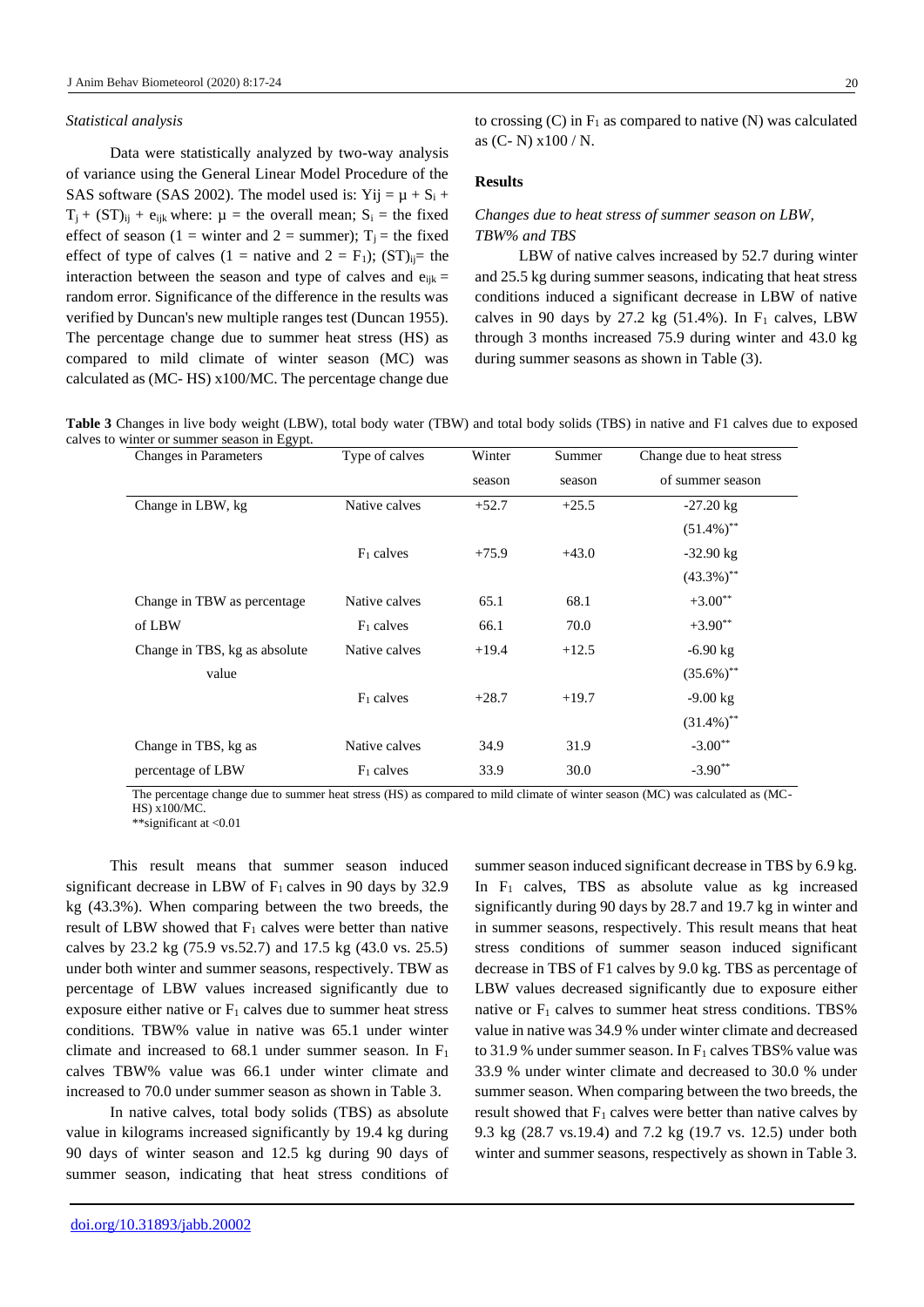## *Changes due to heat stress of summer season on live and solids gain*

Heat stress conditions of summer season induced highly significant reduction in live total body weight gain of calves by 30.0 kg through 3 months at the rate of 333.9 g daily when compared to mild climate conditions of winter season. The percentage decrease due to heat stress reached to more than 45% without consideration of calve type. When expressed total gain as solids, the results showed that the stressful condition of hot summer conditions induced significant reduction in total solids gain in claves by 8.0 kg in 90 days at the rate of 88.4 g daily when compared to absence of heat stress during winter season and the percentage

decrease due to heat stress reached to more than 33% without consideration of calve type as shown in Table 4.

When comparing between the two breeds, the result showed that  $F_1$  calves were better than native calves in live total gain by 20.4 kg with daily of 226.1 g with superiority of 52%. The same trend,  $F_1$  calves were better than native calves in total solids gain by 8.2 kg at the rate of 91.6 g daily with best more than 50%. Data concerning the interaction between seasons and type of calves shows that the best values in each of total and daily BWG either expressed as a live or a solids were in F1 calves under winter conditions (843.3 g and 318.9 g for live and solids, respectively) and the worsted values were in native calves during summer season (283.3 g and 138.9 g for live and solids, respectively) as shown in Table 4.

**Table 4** Changes in total and daily live and solids gain in native and F1 calves due to exposed to winter or summer season in Egypt.

| Factors affect                                 | Live body weight gain                       |                               | Solids body weight gain    |                           |  |
|------------------------------------------------|---------------------------------------------|-------------------------------|----------------------------|---------------------------|--|
|                                                | Total gain $\overline{\text{kg}}/3$ months) | Daily gain (g/day)            | Total gain $(kg/3$ months) | Daily gain $(g/day)$      |  |
| Seasons                                        |                                             |                               |                            |                           |  |
| Winter                                         | $64.3^a \pm 1.5$                            | $714.5^a \pm 18.1$            | $24.1^a \pm 0.7$           | $267.3^a \pm 7.8$         |  |
| Summer                                         | $34.3^{b} \pm 1.7$                          | $380.6^b \pm 18.6$            | $16.1^b \pm 0.8$           | $178.9b\pm7.5$            |  |
| Decrease due to hot summer                     | 30.0 kg                                     | 333.9 g/day                   | 8.0 kg                     | 88.4 g/day                |  |
|                                                | $(-46.7\%)$ <sup>**</sup>                   | $(-44.7\%)$ <sup>**</sup>     | $(-33.2\%)$ **             | $(-33.1\%)$ **            |  |
| Type of calves                                 |                                             |                               |                            |                           |  |
| Native calves                                  | $39.1b\pm1.8$                               | $434.5^b \pm 15.1$            | $16.0^{\rm b}$ ±0.6        | $177.3^{b} \pm 8.8$       |  |
| F <sub>1</sub>                                 | $59.5^a \pm 1.5$                            | $660.6^a \pm 15.6$            | $24.2^b \pm 0.7$           | $268.9^a \pm 9.8$         |  |
| Increase in F1 vs. native                      | 20.4 kg                                     | $226.1$ g/day                 | 8.2 kg                     | 91.6 g/day                |  |
|                                                | $(+52.2\%)$ <sup>**</sup>                   | $(+52.0\%)$ <sup>**</sup>     | $(+51.3\%)$ <sup>**</sup>  | $(+51.7\%)$ <sup>**</sup> |  |
| Interactions between season and type of calves |                                             |                               |                            |                           |  |
| Winter                                         |                                             |                               |                            |                           |  |
| Native calves                                  | 52.7 $b_{\pm}$ 3.2                          | 585.6 <sup>b</sup> $\pm$ 32.9 | $19.4b \pm 0.9$            | $215.6^{b} \pm 10.3$      |  |
| F <sub>1</sub>                                 | $75.9^a \pm 0.64$                           | $843.3^a \pm 7.1$             | $28.7^a \pm 0.8$           | $318.9^a \pm 8.8$         |  |
| Increase in F1 vs. native                      | 23.2 kg                                     | 257.7 g/day                   | $9.3$ kg                   | 103.3 g/day               |  |
|                                                | $(+44.0\%)$ <sup>**</sup>                   | $(+44.0\%)$ <sup>**</sup>     | $(+47.9\%)$ <sup>**</sup>  | $(+47.9\%)$ <sup>**</sup> |  |
| Summer                                         |                                             |                               |                            |                           |  |
| Native calves                                  | $25.5^{\text{d}} \pm 0.8$                   | $283.3^{d} \pm 9.3$           | $12.5^{\circ} \pm 0.3$     | 138.9°±3.7                |  |
| F <sub>1</sub>                                 | $43.0^{\circ}$ ± 3.5                        | $477.8^{\circ}$ ± 38.7        | $19.7^b \pm 1.5$           | $218.9^{b} \pm 16.9$      |  |
| Increase in F1 vs. native                      | 17.5 kg                                     | 194.5 g/day                   | 7.2 kg                     | $80.0$ g/day              |  |
|                                                | $(+68.6\%)$ <sup>**</sup>                   | $(+68.7\%)$ <sup>**</sup>     | $(+57.6\%)$ <sup>**</sup>  | $(+57.6\%)$ <sup>**</sup> |  |

The percentage change due to summer heat stress (HS) as compared to mild climate of winter season (MC) was calculated as (MC- HS) x100 / MC. The percentage change due to type of calves, F1 (C) as compared to native (N) was calculated as  $(C-N) \times 100 / N$ .

a,b,c Different letters in each column of interaction indicate significant differences at <0.5 and a > b > c > d.

\*\*Significant at <.001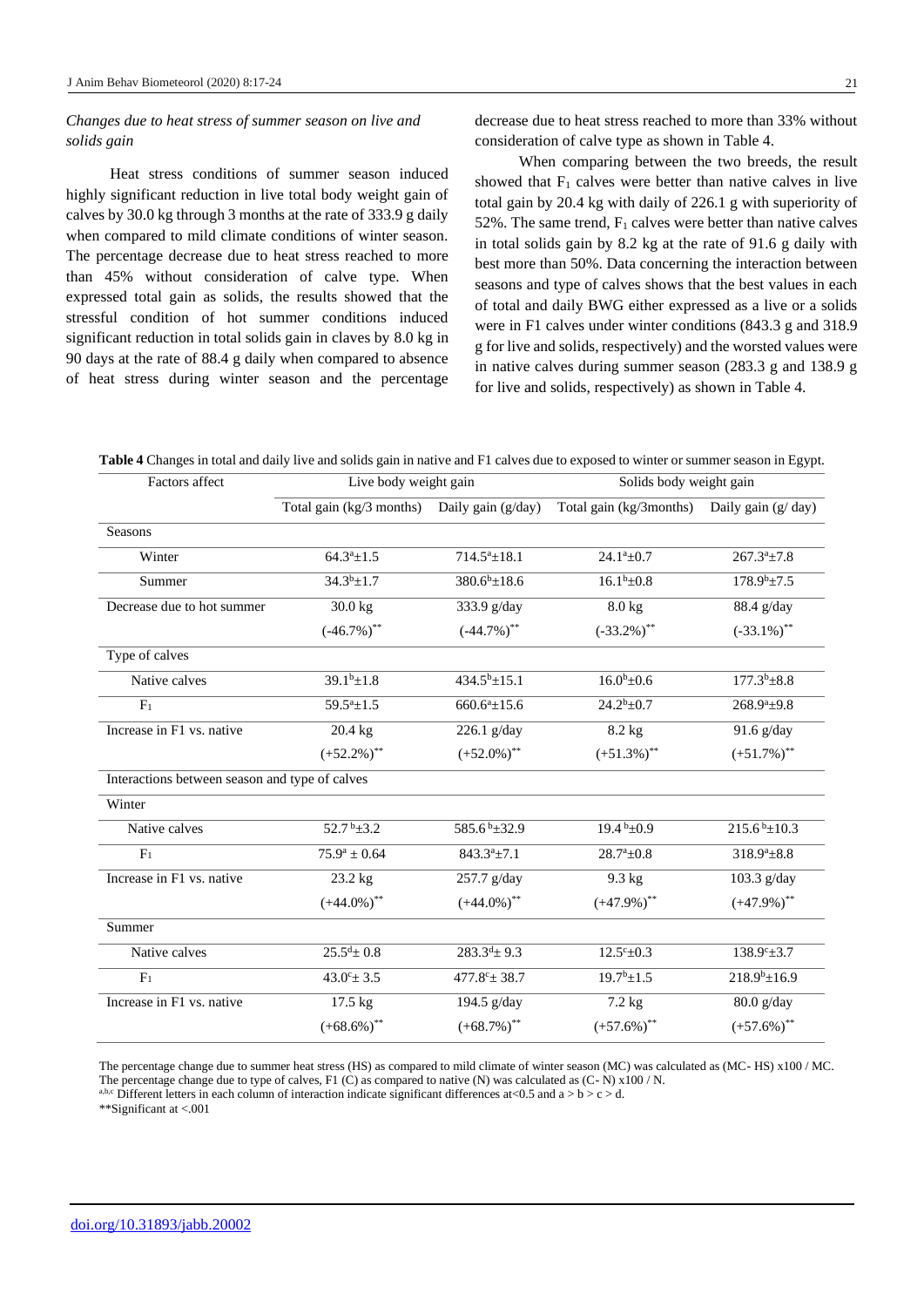#### **Discussion**

Growth traits of calves are deleteriously affected by heat stress conditions of summer season and calves LBW improved significantly in  $F_1$  ( $\frac{1}{2}$  Brown Swiss x  $\frac{1}{2}$  Native cows) calves due to crossing process under both winter and summer seasons (Habeeb et al 2014 and 2017). Holstein crossed with local breeds in the tropics and subtropics perform better than the purebred Holstein and were also resistant to heat stress (Pastsart et al 2006 and Molee et al 2011). The depression in LBW in calves under summer season is due to that animals suffer extremely by severe stress conditions which associated in disturbance in the normal physiological balance and biological functions (Marai and Habeeb 2010b). In addition, high environmental temperature during hot summer season stimulates the peripheral thermal receptors to transmit suppressive nerve impulses to the appetite centre in the hypothalamus causing the decrease in dry matter intake (DMI). Thus, fewer substrates become available for enzymatic activities, hormone synthesis and heat production and consequently LBW of calves are decreased (Habeeb et al 1992). The feed intake of cows at 40 °C is reduced by 20-40% compared with cows in thermoneutral environment. In addition, during heat stress, DMI, gut motility, rumination, ruminal contractions are reduced due to depress animal appetite by having a direct negative effect on appetite centre of the hypothalamus (Yasothai 2014). Increase in environmental temperature has a direct negative effect on appetite center of the hypothalamus to decreases feed intake. Feed intake begins to decline at air temperatures of 25-26 °C in lactating cows and reduces more rapidly above 30 °C in temperate climatic condition and at 40 °C it may decline by as much as 40% (Rhoads et al 2013) or 8-10% in buffalo heifers (Hooda and Singh 2010). Reducing feed intake is a way to decrease heat production in warm environments as the heat increment of feeding is an important source of heat production in ruminants (Kadzere et al 2002). As results, animals experience a stage of negative energy balance (NEB), consequently, body weight and body condition score goes down (Garner et al 2017).

TBW as percentage of LBW values increased significantly either in native or in  $F_1$  calves due to exposure to summer heat stress conditions. The water requirements are determined by the amount needed to give the proper osmotic concentration to body fluids and to compensate for total water loss. To maintain TBW content at a relatively constant level it is important that a continuous supply of water must be provided. In a steady state (comfortable conditions), water intake (including free water, feed water and metabolic water, which is derived from oxidation of fat, carbohydrates and proteins) must balance water output (including urine, sweating, skin vaporization and respiratory vaporization) as declared previously by Habeeb et al (1992). Under hot climate,

water plays a major role in heat dissipation through evaporative cooling including sweating (skin vaporization), and respiratory vaporization and thermal conduction between consumed water and both of body core and excreted water through urine, feces, milk, salivation, tears and nasal tract secretions but vaporization at high temperature is considered the main route of heat dissipation (Kamal et al 1984). The increase in TBW in calves during summer season is due to that the increase in water vaporization, which stimulates the peripheral thermal receptors to transmit suppressive nerve impulses to the thirst center in the hypothalamus causing the increase in water consumption (Habeeb et al 2017). Thermal stress increases water metabolism and maximum water intake during the hot period was at least doubled from the control period, from 4.8 to 9.8% in *Bos taurus* and 3.8 to 9.3% in *Bos indicus*. This is mainly due to lower plasma concentrations of metabolic hormones such as thyroxin, growth hormone and corticoids (Farooq et al 2010; Yasothai 2014).

Heat stress conditions of summer season induced significant decrease in TBS as absolute value in kilograms through 3 months by 6.9 kg in native calves and by 9.0 kg in  $F_1$  calves (Table 3). In growing buffaloes, TBS were similarly lower at 32 °C and 50% RH than at 18 °C and 50% RH (100 and 124 kg, respectively) (Kamal et al 1972). In Holstein calves, the heat caused a 15% decrease significantly in TBS (Kamal and Johnson 1971). In buffaloes and Friesians, the TBS decreased by 11.42% at each level of temperature, when the ambient temperature increased from 16 °C, 50% RH to 32 °C, 50% RH, constantly for one week, in the climatic chamber (Kamal and Seif 1969). In Friesian calves, the average body solid content decreased by 16% with the increase in ambient temperature in the climatic chamber and concluded that the destruction of body tissues as a result of heat exposure is considered to be a serious stage of heat stress in animals Kamal (1982). Heat stress induced significant decrease in TBS in both male and female Friesian calves (Kamal and Habeeb 1999).

Total live and total solids gain values are decreased by 30.0 and 8.0 kg through 3 months at the rate of 333.9 and 88.4 g daily due to exposure the experimental calves to hot summer season.  $F_1$  calves were better than native calves in live BWG by 20.4 kg through three months with daily of 226.1 g and in solids BWG by 8.2 kg through three months at the rate of 91.6 g daily**.**

Heat stress conditions induced significant reduction in DBWG of buffalo calves by 22.6 and 16.5%, respectively, when compared to mild climate conditions (18.0 °C) (Habeeb et al 2007). Stressful condition of hot climatic conditions induced significant reduction in DBWG of bovine claves and the percentage heat induced change were ranged between 3.2 to 48.4% with average of 25.5% (Habeeb et al 2009). The heat stress induced a highly significant decline in DBWG in Friesian calves by 14.0, 29.0 and 22.0% during May, June and July months, respectively (Habeeb et al 2011). The heat stress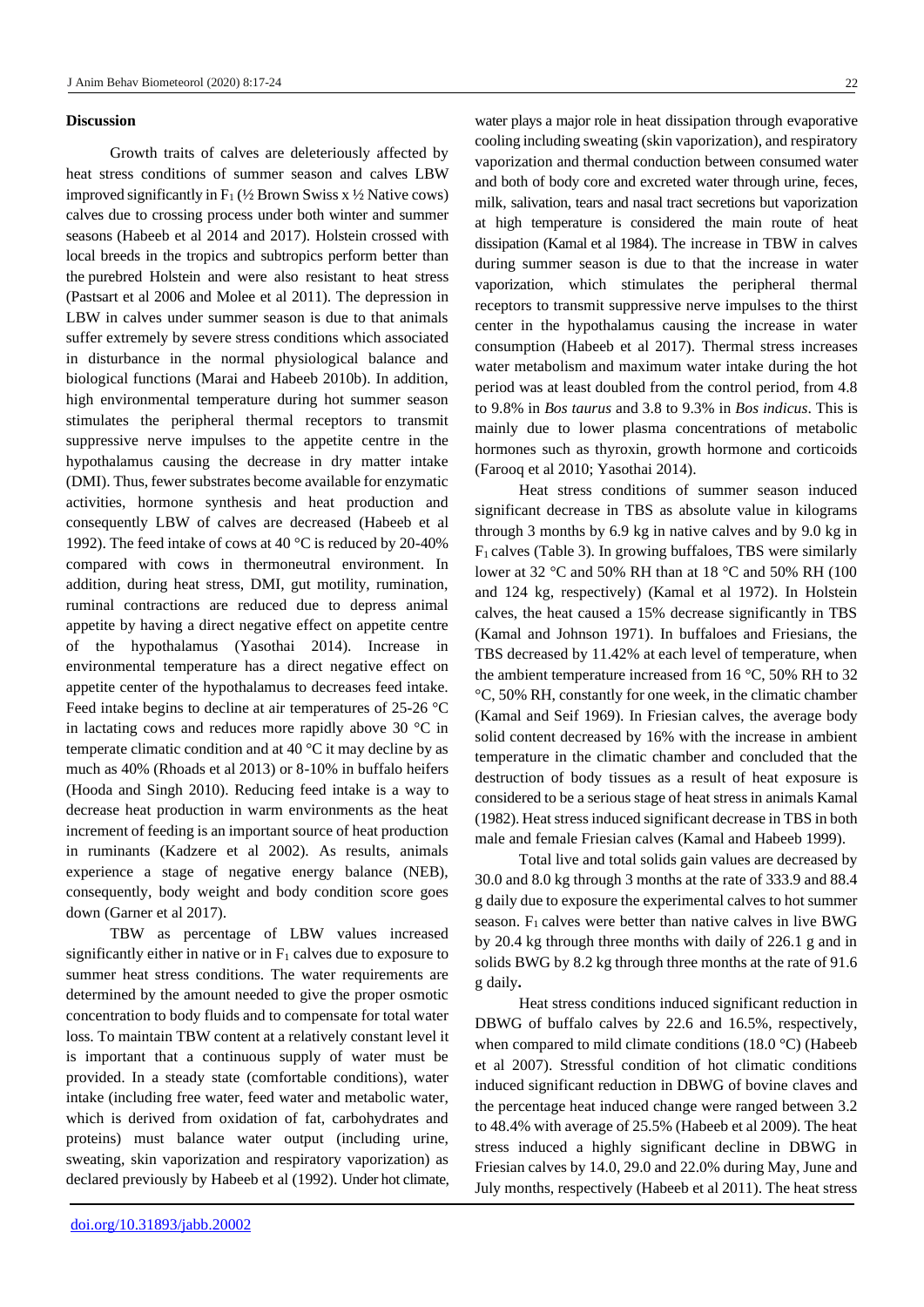conditions of summer season induced significant decline in DBWG of buffalo calves by 18.1, 17.41 and 8.65 % during  $1<sup>st</sup>$ , 2<sup>nd</sup> and 3<sup>rd</sup> months of summer season, respectively (Habeeb et al 2012). Calves body weight gains (either live or solids) improved significantly in F1 (½ Brown Swiss x ½ Native cows) calves due to crossing process under both winter and summer seasons (Habeeb et al 2017). The crossbred calves (50% Brown Swiss:50% native Baladi) under hot summer climate in Egypt showed significantly higher daily feed intake and body gain as well as a better feed conversion ratio compared with native Baladi calves and concluded that the crossbred calves exhibit a better growth performance, economic efficiency and stable physiological responses compared with the native calves under hot environment in the summer season [\(Ali](https://www.tandfonline.com/author/Ali%2C+Mohamed+A) and [El-Tarabany](https://www.tandfonline.com/author/El-Tarabany%2C+Mahmoud+S) 2019).

The decrease in calves body weight gains (either live or solids) during summer season may be due to a decrease in feed consumption, dehydration of animals, tissue catabolism and to the low metabolically energy left for growth, since more energy is consumed by the increase in respiratory frequency that occurs in hot ambient temperature (Marai and Habeeb 2010ab). DMI was significantly lower during summer than those during winter (Shwartz et al 2009). Dry matter intake (DMI) was significantly lower during summer than those during winter and the percentage decrease was 22.5 in native bovine calves and was 24.8 in  $F_1$  ( $\frac{1}{2}$  brown Swiss x  $\frac{1}{2}$  Native cows) calves (Habeeb et al 2017). Feed conversion values as kg DMI/kg gain were  $7.35\pm0.32$  and  $10.97\pm0.22$  in bovine calves and were  $5.03 \pm 0.12$  and  $6.67 \pm 0.25$  in F1 ( $\frac{1}{2}$  brown Swiss x ½ Native cows) calves under winter and hot summer seasons, respectively. FC was significantly higher during summer than those during winter by 3.62 kg DMI/kg gain in native bovine calves and by 1.64 kg DMI/kg gain in calves. The percentage increase due to hot summer season was 49.25 in native bovine calves and was 32.6 in F1 calves compared to winter season (Habeeb et al 2017). In this measure, a higher number of FC indicates less efficiency.

Animal decrease DMI in an attempted to create less metabolic heat, as the heat increment of feeding, especially in ruminants is a large portion of whole body heat production (Kadzere et al 2002). Decrease in DMI cause the decrease in the substrates and hormones which inhibit the enzymatic activities and decrease the metabolism and consequently impair DBWG. In addition, exposure animals to hot summer environment can affect digestibility of feed stuffs (Bernabucci et al 1999). The decrease in thyroid hormonal levels and the increase in cortisol hormone during summer season may also contribute in TBS losses and in depression of gain either lives or solids during summer season (Habeeb et al 2017). The superiority of F1 in body weight gains (either live or solids) than native calves may be due to superiority in feed intake during summer season. DMI and feed conversion values were improved significantly in F1 ( $\frac{1}{2}$  Brown Swiss x  $\frac{1}{2}$  Native

cows) calves due to crossing process under each of winter and summer season (Habeeb et al 2017). DMI was higher in all the crosses than in purebred Brahman animals and consequently fed conversion improved due to crossing (Norris et al 2002).

#### **Conclusion**s

Heat stress conditions of summer season had adversely affects on growth traits of both native and  $F_1$  calves.  $F_1$  calves were better than native calves in live and solids BWG more than 50%. Moreover, the best body gain was in crossing calves under both winter and summer seasons.

#### **References**

[Ali](https://www.tandfonline.com/author/Ali%2C+Mohamed+A) MA[, El-Tarabany](https://www.tandfonline.com/author/El-Tarabany%2C+Mahmoud+S) MS (2019) Blood biochemical indices, growth performance and economic efficiency of growing native Baladi and crossbred calves under hot summer conditions. [Biological Rhythm](https://www.tandfonline.com/toc/nbrr20/current)  [Research.](https://www.tandfonline.com/toc/nbrr20/current) DOI[: 10.1080/09291016. 2018.1478620](https://doi.org/10.1080/09291016.%202018.1478620)

AOAC (1990) Official methods of analysis. 5<sup>th</sup> Edition, Association of Official Analysis Chemists, Washington, DC, USA.

Bernabucci U, Bani P, Ronchi B, Lacetera N, Nardone A (1999) Influence of short- and long – term exposure to a hot environment on Rumen Passage rate and diet digestibility by Friesian heifers. Journal of Dairy Science 82:967-973.

Duncan DB (1955) Multiple Range and multiple F- test. Biometrics,  $11: 1-42.$ 

Farooq U, Samad HA, Shehzad F, Qayyum A (2010) Physiological responses of cattle to heat stress. World Applied Sciences Journal 8:38-43.

Garner JB, Douglas A, Williams A, Wales A, Marett A, DiGiacomo B, Leury B, Hayes C D (2017) Responses of dairy cows to short-term heat stress in controlled-climate chambers. Animal Production Science 57:1233-1241

Habeeb AAM, El-Masry KA, Teama FEI, Gad AE (2009) The Role of cyclic Guanosine Mono-Phosphate (cGMP) and heat shock proteins in heat stressed cattle. Egyptian Journal of Applied Sciences 24:32-56.

Habeeb AAM (2019) Simple methods to estimate total body water in live animals using Antipyrine with detection of heat adaptability. Journal of Animal Research and Nutrition. DOI: 10.21767/2572- 5459.100051

Habeeb AAM, Fatma EI Teama, Osman SF (2007) Detection of heat adaptability using Heat shock proteins and some hormones in Egyptian buffalo calves. Egyptian Journal of Applied Sciences 22:28-53.

Habeeb AAM, Gad AE, El-Tarabany AA (2011) Effect of two climatic conditions and types of feeding on body weight gain and some physiological and biochemical parameters in crossing calves. Zagazig Veterinary Journal 39:34-48.

Habeeb AAM, Gad AE, El-Tarabany AA (2012) Effect of hot climatic conditions with different types of housing on productive efficiency and physiological changes in buffalo calves. Isotope and Radiation Research 44:109-126.

Habeeb AAM, El-Masry KAM, Atta MAA (2014) Growth Traits of Purebred and Crossbred Bovine Calves During Winter and Summer